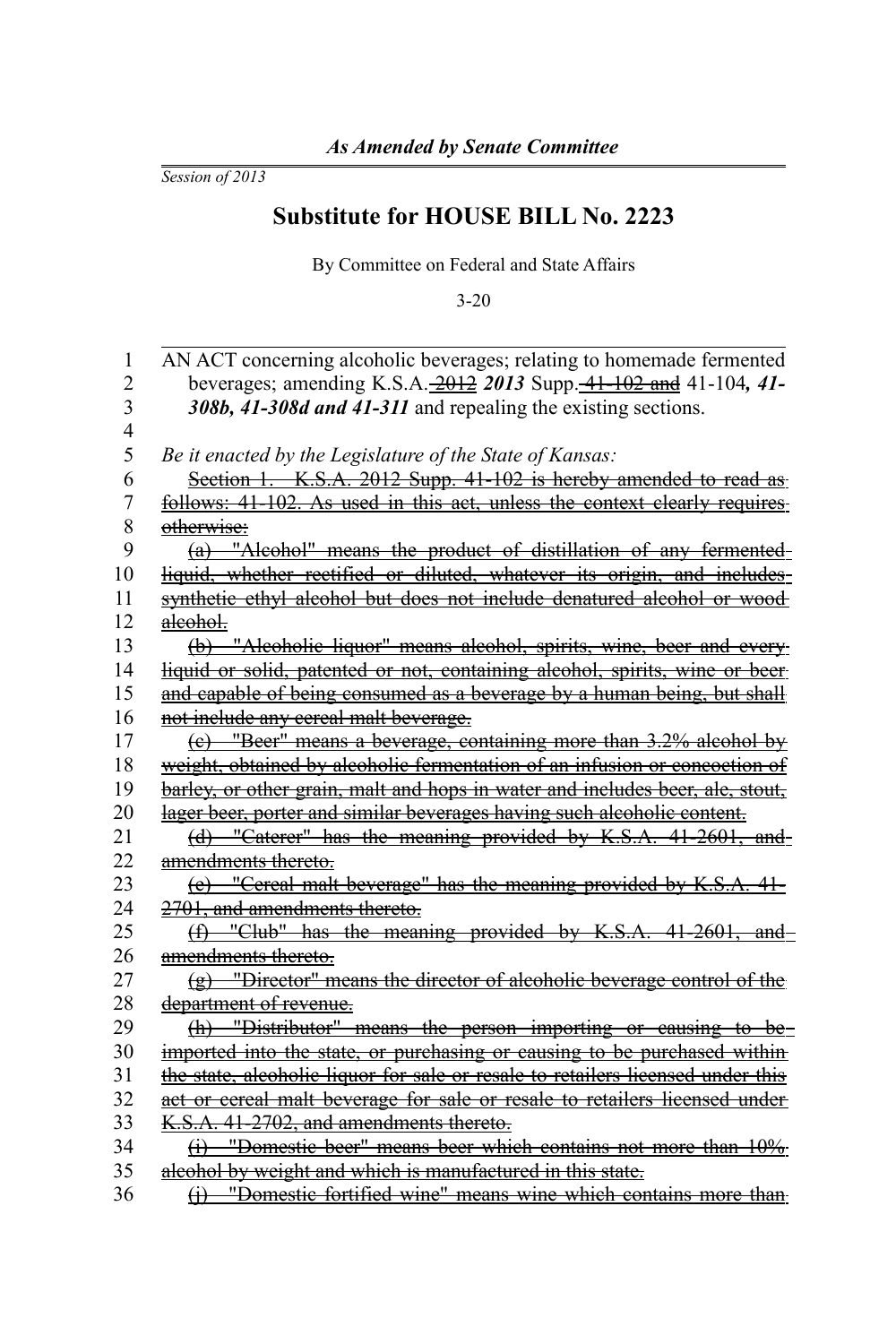| 1              | 14%, but not more than 20% alcohol by volume and which is-                               |
|----------------|------------------------------------------------------------------------------------------|
| 2              | manufactured in this state.                                                              |
| 3              | (k) "Domestic table wine" means wine which contains not more than                        |
| 4              | 14% alcohol by volume and which is manufactured without rectification or                 |
| 5              | fortification in this state.                                                             |
| 6              | $(1)$ "Drinking establishment" has the meaning provided by K.S.A. 41-                    |
| $\overline{7}$ | 2601, and amendments thereto.                                                            |
| 8              | (m) "Farm winery" means a winery licensed by the director to                             |
| 9              | manufacture, store and sell domestic table wine and domestic fortified                   |
| 10             | wine.                                                                                    |
| 11             | $(n)$ "Guest" means a natural person who is known to the host and                        |
| 12             | receives a personal invitation to an event conducted by the host. The term               |
| 13             | "guest" shall not mean a natural person who receives an invitation to an                 |
| 14             | event conducted by the host when such invitation has been made available                 |
| 15             | to the general public.                                                                   |
| 16             | (n) (o) "Manufacture" means to distill, rectify, ferment, brew, make,                    |
| 17             | mix, concoct, process, blend, bottle or fill an original package with any                |
| 18             | alcoholic liquor, beer or cereal malt beverage.                                          |
| 19             | $\left(\text{e}\right)$ (p) (1) "Manufacturer" means every brewer, fermenter, distiller, |
| 20             | rectifier, wine maker, blender, processor, bottler or person who fills or                |
| 21             | refills an original package and others engaged in brewing, fermenting,                   |
| 22             | distilling, rectifying or bottling alcoholic liquor, beer or cereal malt-                |
| 23             | beverage.                                                                                |
| 24             | (2) "Manufacturer" does not include a microbrewery, microdistillery                      |
| 25             | or a farm winery.                                                                        |
| 26             | $(p)$ (q) "Microbrewery" means a brewery licensed by the director to                     |
| 27             | manufacture, store and sell domestic beer.                                               |
| 28             | $\left(\alpha\right)$ (r) "Microdistillery" means a facility which produces spirits from |
| 29             | any source or substance that is licensed by the director to manufacture.                 |
| 30             | store and sell spirits.                                                                  |
| 31             | $(r)$ (s) "Minor" means any person under 21 years of age.                                |
| 32             | $(s)$ (t) "Nonbeverage user" means any manufacturer of any of the                        |
| 33             | products set forth and described in K.S.A. 41-501, and amendments-                       |
| 34             | thereto, when the products contain alcohol or wine, and all laboratories                 |
| 35             | using alcohol for nonbeverage purposes.                                                  |
| 36             | $(t)$ ( <i>u</i> ) "Original package" means any bottle, flask, jug, can, cask,           |
| 37             | barrel, keg, hogshead or other receptacle or container whatsoever, used,                 |
| 38             | corked or capped, sealed and labeled by the manufacturer of alcoholic-                   |
| 39             | liquor, to contain and to convey any alcoholic liquor. Original container                |
| 40             | does not include a sleeve.                                                               |
| 41             | $(u)$ $(v)$ "Person" means any natural person, corporation, partnership,                 |
| 42             | trust or association.                                                                    |
| 43             | $(v)$ (w) "Primary American source of supply" means the                                  |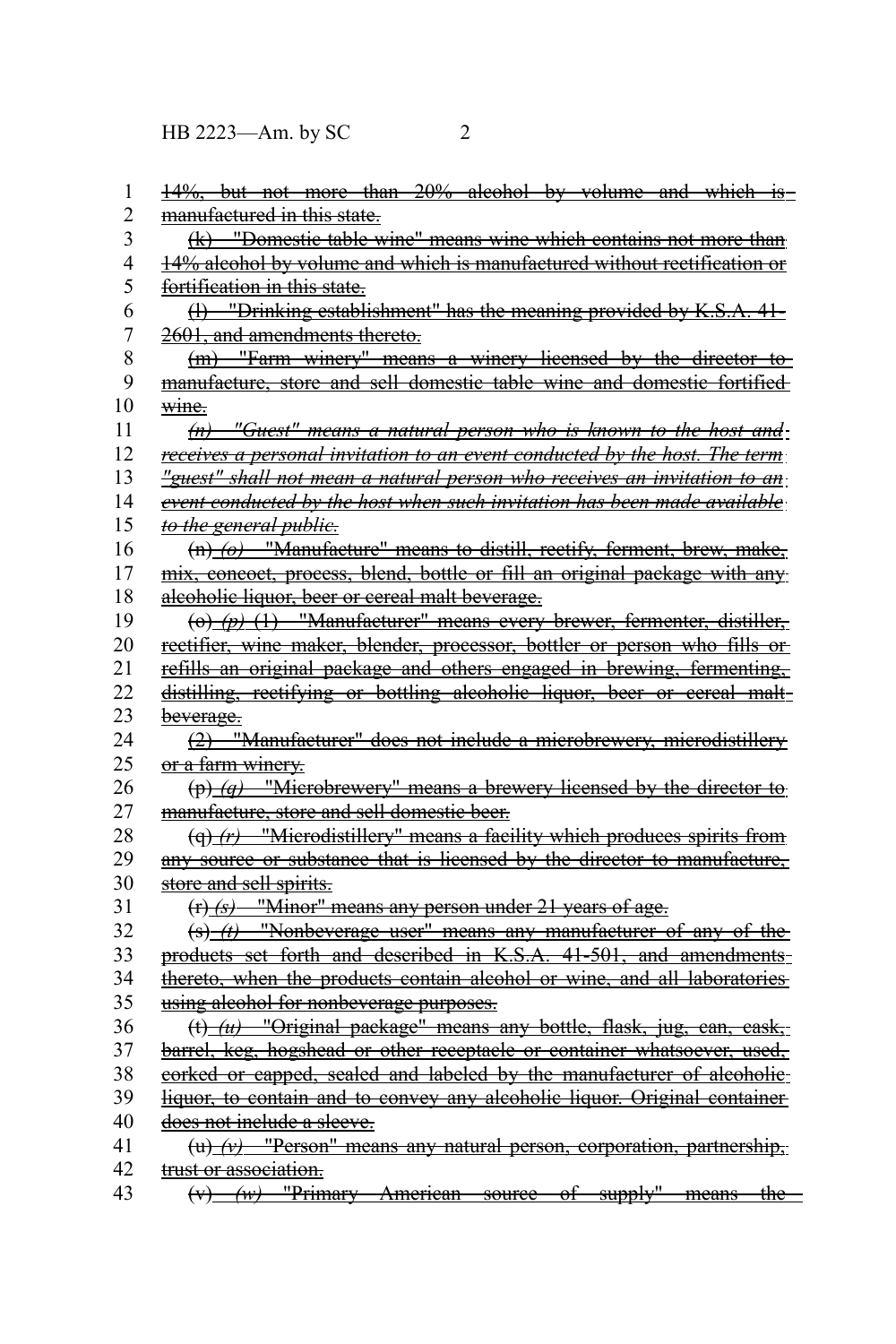| 1              | manufacturer, the owner of alcoholic liquor at the time it becomes a          |
|----------------|-------------------------------------------------------------------------------|
| $\overline{c}$ | marketable product or the manufacturer's or owner's exclusive agent who.      |
| 3              | if the alcoholic liquor cannot be secured directly from such manufacturer     |
| 4              | or owner by American wholesalers, is the source closest to such-              |
| 5              | manufacturer or owner in the channel of commerce from which the               |
| 6              | product can be secured by American wholesalers.                               |
| $\overline{7}$ | $(w)$ (x) (1) "Retailer" means a person who sells at retail, or offers for    |
| 8              | sale at retail, alcoholic liquors.                                            |
| 9              | (2) "Retailer" does not include a microbrewery, microdistillery or a          |
| 10             | farm winery.                                                                  |
| 11             | $(x)$ $(y)$ "Sale" means any transfer, exchange or barter in any manner       |
| 12             | or by any means whatsoever for a consideration and includes all sales-        |
| 13             | made by any person, whether principal, proprietor, agent, servant or          |
| 14             | employee.                                                                     |
| 15             | $(y)$ (z) "Salesperson" means any natural person who:                         |
| 16             | (1) Procures or seeks to procure an order, bargain, contract or-              |
| 17             | agreement for the sale of alcoholic liquor or cercal malt beverage; or        |
| 18             | $(2)$ is engaged in promoting the sale of alcoholic liquor or cereal malt     |
| 19             | beverage, or in promoting the business of any person, firm or corporation     |
| 20             | engaged in the manufacturing and selling of alcoholic liquor or cereal malt   |
| 21             | beverage, whether the seller resides within the state of Kansas and sells to  |
| 22             | licensed buyers within the state of Kansas, or whether the seller resides     |
| 23             | without the state of Kansas and sells to licensed buyers within the state of  |
| 24             | <del>Kansas.</del>                                                            |
| 25             | (z) (aa) "Secretary" means the secretary of revenue.                          |
| 26             | $(aa)$ (bb) (1) "Sell at retail" and "sale at retail" refer to and mean sales |
| 27             | for use or consumption and not for resale in any form and sales to clubs.     |
| 28             | licensed drinking establishments, licensed caterers or holders of temporary   |
| 29             | permits.                                                                      |
| 30             | (2) "Sell at retail" and "sale at retail" do not refer to or mean sales by    |
| 31             | a distributor, a microbrewery, a farm winery, a licensed club, a licensed     |
| 32             | drinking establishment, a licensed caterer or a holder of a temporary-        |
| 33             | permit.                                                                       |
| 34             | (bb) (ee) "To sell" includes to solicit or receive an order for, to keep      |
| 35             | or expose for sale and to keep with intent to sell.                           |
| 36             | (ee) <i>(dd)</i> "Sleeve" means a package of two or more 50-milliliter (3.2-  |
| 37             | fluid-ounce) containers of spirits.                                           |
| 38             | (dd) (ee) "Spirits" means any beverage which contains alcohol                 |
| 39             | obtained by distillation, mixed with water or other substance in solution,    |
| 40             | and includes brandy, rum, whiskey, gin or other spirituous liquors, and       |
| 41             | such liquors when rectified, blended or otherwise mixed with alcohol or       |
| 42             | other substances.                                                             |
| 43             | "Supplier" means a manufacturer of alcoholic liquor or cereal<br>$(ee)$ (ff)  |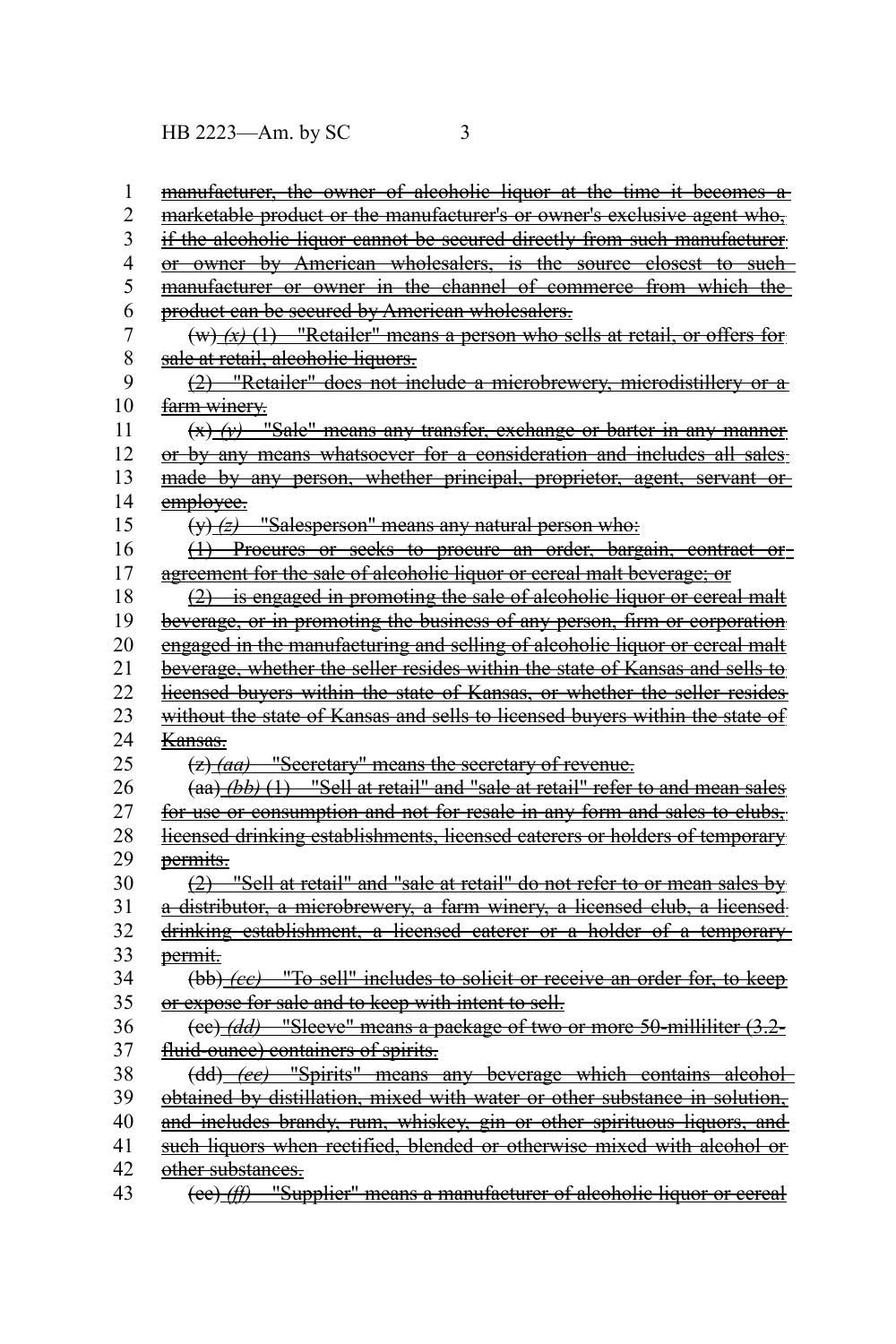| 1               | malt beverage or an agent of such manufacturer, other than a salesperson.     |
|-----------------|-------------------------------------------------------------------------------|
| $\overline{c}$  | $(f)$ (gg) "Temporary permit" has the meaning provided by K.S.A. 41-          |
| 3               | 2601, and amendments thereto.                                                 |
| 4               | (gg) <i>(hh)</i> "Wine" means any alcoholic beverage obtained by the-         |
| 5               | normal alcoholic fermentation of the juice of sound, ripe grapes, fruits,     |
| 6               | berries or other agricultural products, including such beverages containing   |
| 7               | added alcohol or spirits or containing sugar added for the purpose of         |
| 8               | correcting natural deficiencies.                                              |
| 9               | Sec. 2. K.S.A. 2012 Supp. 41-104 is hereby amended to read as-                |
| 10              | follows: 41-104. No person shall manufacture, bottle, blend, sell, barter,    |
| 11              | transport, deliver, furnish or possess any alcoholic liquor for beverage      |
| 12              | purposes, except as specifically provided in this act, the club and drinking  |
| 13              | establishment act or article 27 of chapter 41 of the Kansas Statutes          |
| 14              | Annotated, and amendments thereto, except that nothing contained in this      |
| 15              | aet shall prevent:                                                            |
| 16              | (a) The possession and transportation of alcoholic liquor for the             |
| 17              | personal use of the possessor, the possessor's family and guests except that  |
| 18              | the provisions of K.S.A. 41-407, and amendments thereto, shall be             |
| 19              | applicable to all persons:                                                    |
| 20              | (b) the making of wine, eider or beer by a person from fruits,-               |
| 21              | vegetables or grains, or the product thereof, by simple fermentation and      |
| $\overline{22}$ | without distillation, if it is made solely for the use of the maker and, the  |
| 23              | maker's family, guests and judges at a contest or competition of such-        |
| 24              | beverages, provided, the maker receives no compensation for producing         |
| 25              | such beverages or for allowing the consumption thereof;                       |
| 26              | (e) any duly licensed practicing physician or dentist from possessing         |
| 27              | or using alcoholic liquor in the strict practice of the medical or dental-    |
| 28              | profession;                                                                   |
| 29              | (d) any hospital or other institution earing for sick and diseased            |
| 30              | persons, from possessing and using alcoholic liquor for the treatment of      |
| 31              | bona fide patients of such hospital or institution;                           |
| 32              | (e) any drugstore employing a licensed pharmacist from possessing             |
| 33              | and using alcoholic liquor in the compounding of prescriptions of duly        |
| 34              | licensed physicians;                                                          |
| 35              | (f) the possession and dispensation of wine by an authorized                  |
| 36              | representative of any church for the purpose of conducting any bona fide      |
| 37              | rite or religious ceremony conducted by such church; or                       |
| 38              | (g) the sale of wine to a consumer in this state by a person which            |
| 39              | holds a valid license authorizing the manufacture of wine in this or another  |
| 40              | state and the shipment of such wine directly to such consumer, subject to     |
| 41              | the following: $(1)$ The consumer must be at least 21 years of age; $(2)$ the |
| 42              | consumer must purchase the wine while physically present on the premises      |
| 43              | of the wine manufacturer; (3) the wine must be for the consumer's personal    |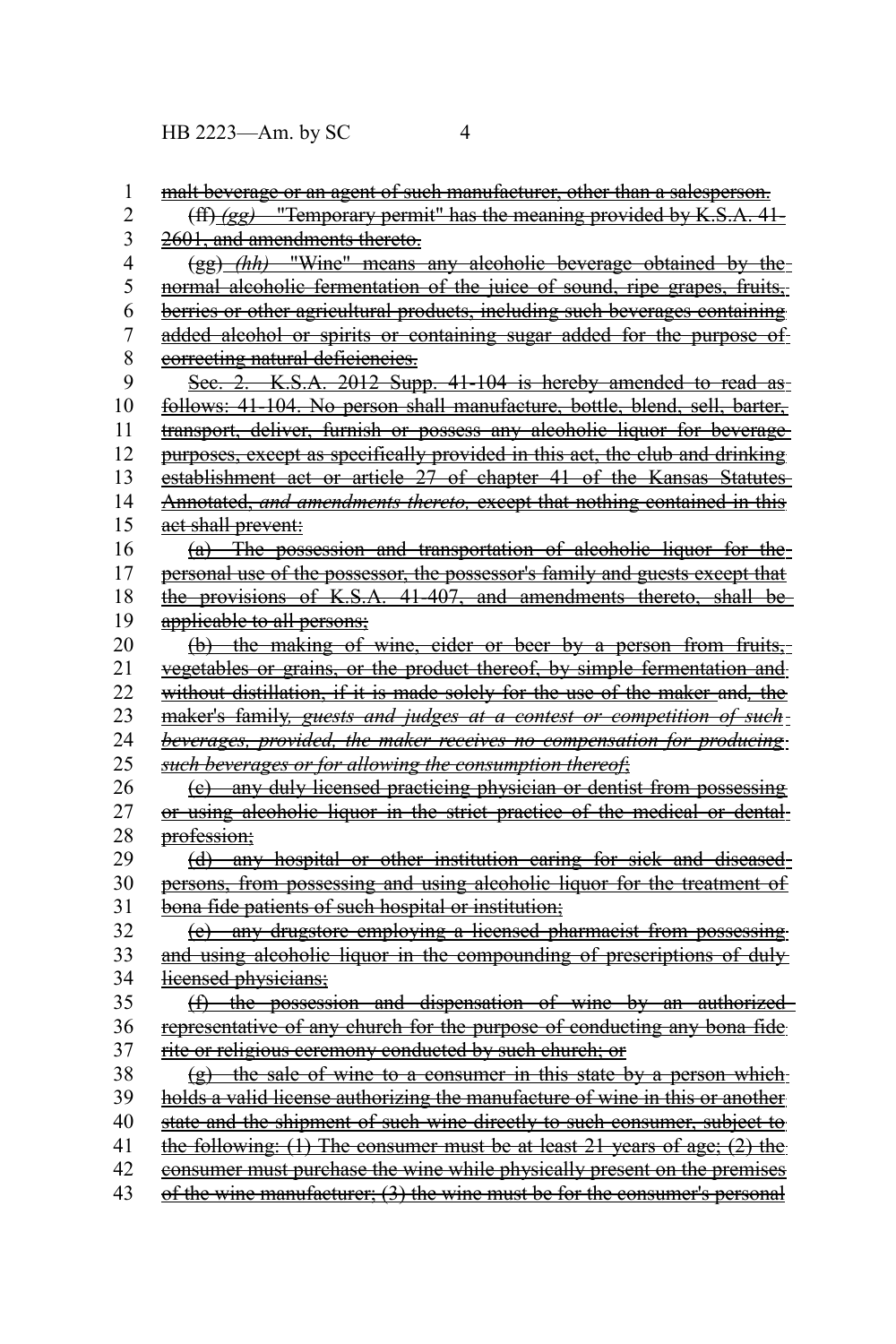consumption and not for resale; and (4) the consumer shall comply with 1

the provisions of K.S.A. 41-407, and amendments thereto, by payment of 2

all applicable taxes within such time after purchase of the wine asprescribed by rules and regulations adopted by the secretary. 3 4

(h) The serving of complimentary alcoholic liquor or cereal malt beverages at fund raising activities of charitable organizations as defined 5 6

by K.S.A. 17-1760, and amendments thereto, and as qualified pursuant to 7

 26 U.S.C.A. § 501(c) and by committees formed pursuant to K.S.A. 25- 8

4142 et seq., and amendments thereto. The serving of such alcoholic liquor 9

at such fund raising activities shall not constitute a sale pursuant to this 10

act, the club and drinking establishment act or article 27 of chapter 41 of 11 12

the Kansas Statutes Annotated, and amendments thereto. Any such fund

raising activity shall not be required to obtain a license or a temporary 13

permit pursuant to this act, the club and drinking establishment act or article 27 of chapter 41 of the Kansas Statutes Annotated, and amendments 14 15

thereto. 16

*Section 1. K.S.A. 2013 Supp. 41-104 is hereby amended to read as follows: 41-104. No person shall manufacture, bottle, blend, sell, barter, transport, deliver, furnish or possess any alcoholic liquor for beverage purposes, except as specifically provided in this act, the club and drinking establishment act or article 27 of chapter 41 of the Kansas Statutes Annotated, and amendments thereto, except that nothing contained in this act shall prevent:* 17 18 19 20 21 22 23

*(a) The possession and transportation of alcoholic liquor for the personal use of the possessor, the possessor's family and guests except that the provisions of K.S.A. 41-407, and amendments thereto, shall be applicable to all persons;* 24 25 26 27

*(b) the making of wine, cider or beer by a person from fruits, vegetables or grains, or the product thereof, by simple fermentation and without distillation, if it is made solely for the use of the maker* and*, the maker's family, guests and judges at a contest or competition of such beverages, provided, the maker receives no compensation for producing such beverages or for allowing the consumption thereof;* 28 29 30 31 32 33

*(c) any duly licensed practicing physician or dentist from possessing or using alcoholic liquor in the strict practice of the medical or dental profession;* 34 35 36

*(d) any hospital or other institution caring for sick and diseased persons, from possessing and using alcoholic liquor for the treatment of bona fide patients of such hospital or institution;* 37 38 39

*(e) any drugstore employing a licensed pharmacist from possessing and using alcoholic liquor in the compounding of prescriptions of duly licensed physicians;* 40 41 42

*(f) the possession and dispensation of wine by an authorized* 43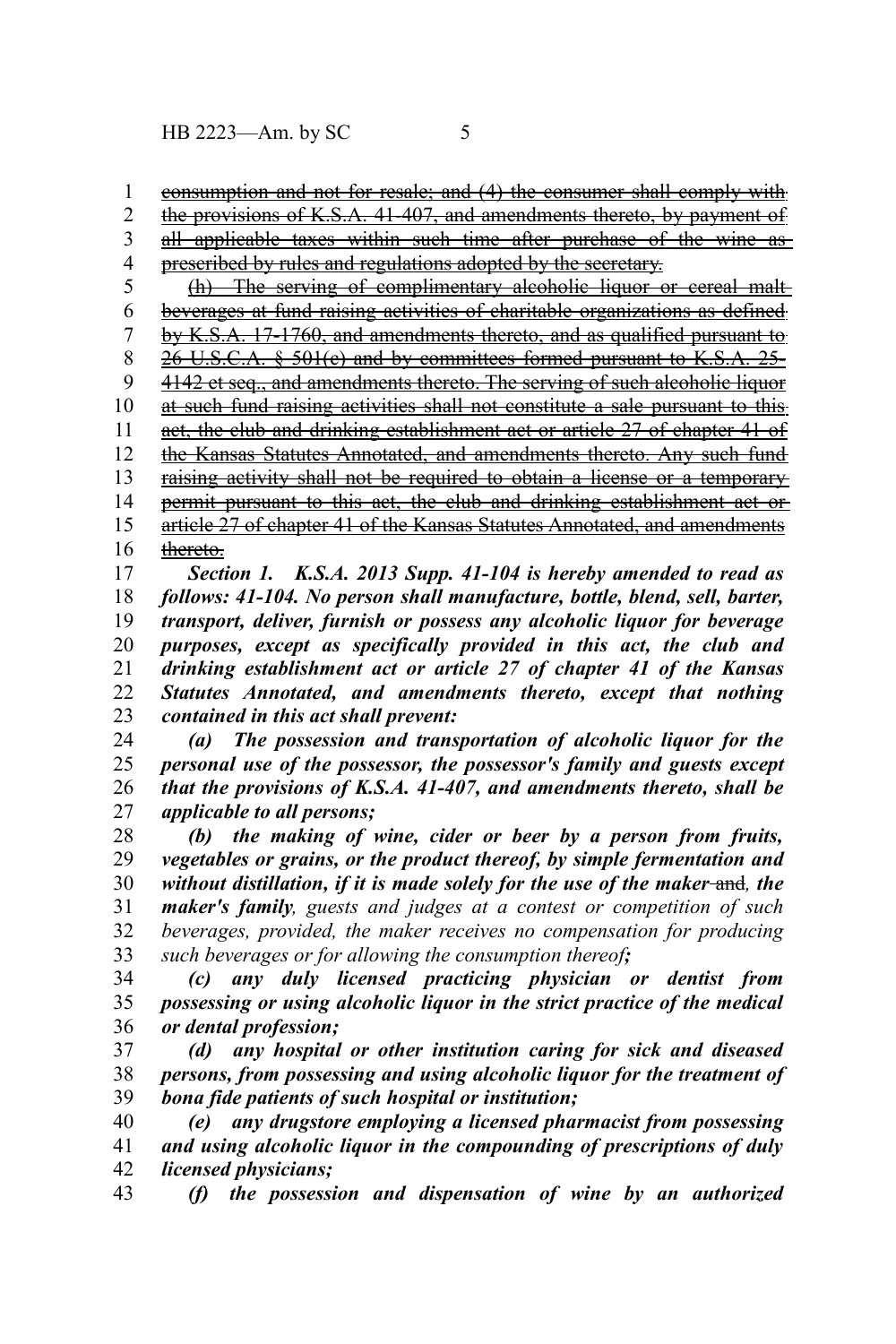*representative of any church for the purpose of conducting any bona fide rite or religious ceremony conducted by such church;* 1 2

*(g) the sale of wine to a consumer in this state by a person which holds a valid license authorizing the manufacture of wine in this or another state and the shipment of such wine directly to such consumer, subject to the following: (1) The consumer must be at least 21 years of age; (2) the consumer must purchase the wine while physically present on the premises of the wine manufacturer; (3) the wine must be for the consumer's personal consumption and not for resale; and (4) the consumer shall comply with the provisions of K.S.A. 41-407, and amendments thereto, by payment of all applicable taxes within such time after purchase of the wine as prescribed by rules and regulations adopted by the secretary;* 3 4 5 6 7 8 9 10 11 12 13

*(h) the serving of complimentary alcoholic liquor or cereal malt beverages at fund raising activities of charitable organizations as defined by K.S.A. 17-1760, and amendments thereto, and as qualified pursuant to 26 U.S.C.A. § 501(c) and by committees formed pursuant to K.S.A. 25-4142 et seq., and amendments thereto. The serving of such alcoholic liquor at such fund raising activities shall not constitute a sale pursuant to this act, the club and drinking establishment act or article 27 of chapter 41 of the Kansas Statutes Annotated, and amendments thereto. Any such fund raising activity shall not be required to obtain a license or a temporary permit pursuant to this act, the club and drinking establishment act or article 27 of chapter 41 of the Kansas Statutes Annotated, and amendments thereto; or* 14 15 16 17 18 19 20 21 22 23 24 25

*(i) the serving of complimentary alcoholic liquor or cereal malt beverage on the unlicensed premises of a business by the business owner or owner's agent at an event sponsored by a nonprofit organization promoting the arts and which has been approved by ordinance or resolution of the governing body of the city, county or township wherein the event will take place and whereby the director of the alcoholic beverage control has been notified thereof no less than 10 days in advance.* 26 27 28 29 30 31 32 33

*(j) For purposes of subsection (b), the term "guest" means a natural person who is known to the host and receives a personal invitation to an event conducted by the host. The term "guest" shall not mean a natural person who receives an invitation to an event conducted by the host when such invitation has been made available to the general public.*  34 35 36 37 38

*Sec. 2. K.S.A. 2013 Supp. 41-308b is hereby amended to read as follows: 41-308b. (a) A microbrewery license shall allow:* 39 40

*(1)* The manufacture of not less than 100 nor more than  $\left(-1, 0, 0\right)$ *30,000 barrels of domestic beer during the* license *calendar year and the storage thereof;* 41 42 43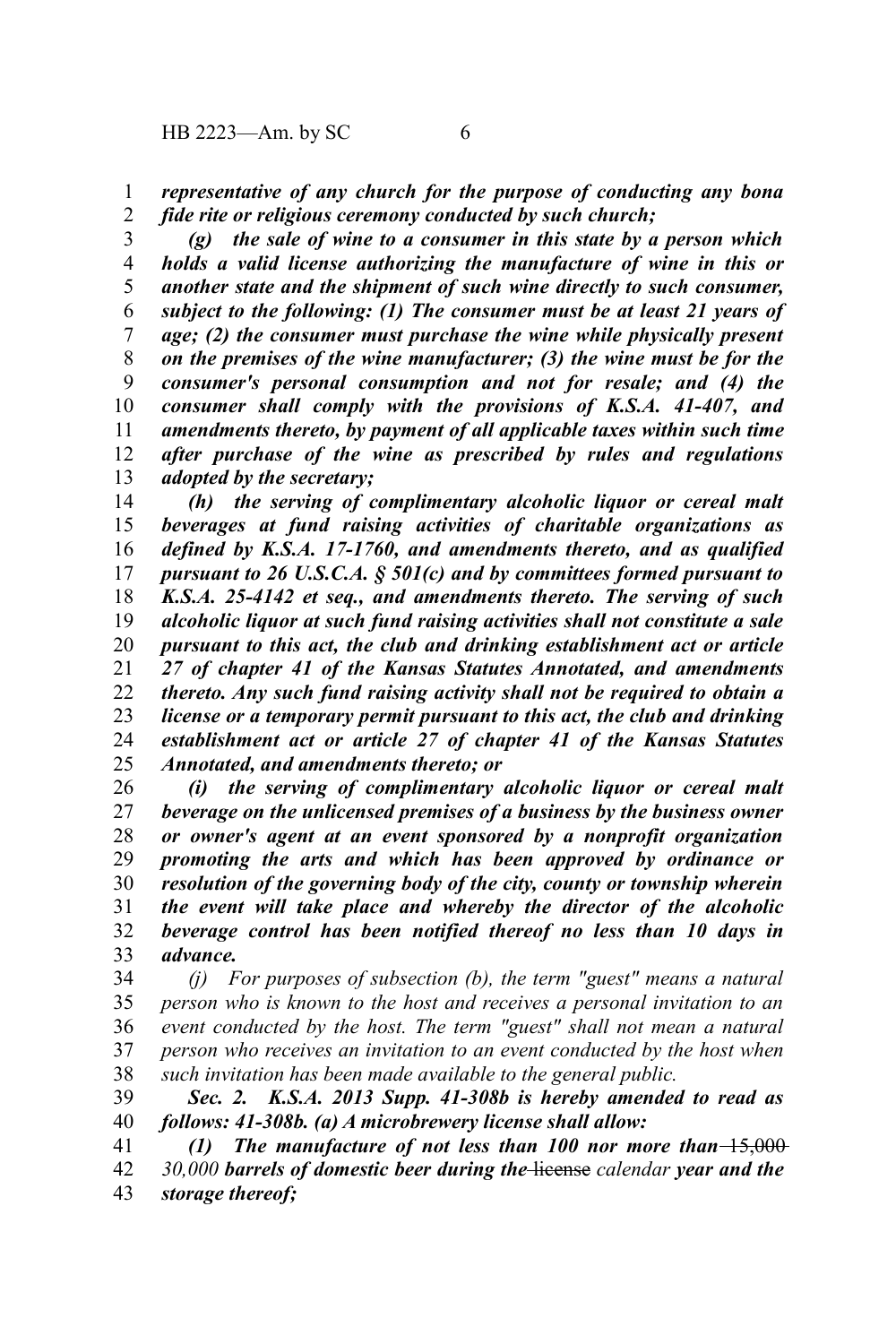*(2) the sale to beer distributors of beer, manufactured by the licensee;* 1 2

*(3) the sale, on the licensed premises in the original unopened container to consumers for consumption off the licensed premises, of beer manufactured by the licensee;* 3 4 5

*(4) the serving free of charge on the licensed premises and at special events, monitored and regulated by the division of alcoholic beverage control, of samples of beer manufactured by the licensee, if the premises are located in a county where the sale of alcoholic liquor is permitted by law in licensed drinking establishments;* 6 7 8 9 10

*(5) if the licensee is also licensed as a club or drinking establishment, the sale of domestic beer and other alcoholic liquor for consumption on the licensed premises as authorized by the club and drinking establishment act; and* 11 12 13 14

*(6) if the licensee is also licensed as a caterer, the sale of domestic beer and other alcoholic liquor for consumption on unlicensed premises as authorized by the club and drinking establishment act.* 15 16 17

*(b) Upon application and payment of the fee prescribed by K.S.A. 41-310, and amendments thereto, by a microbrewery licensee, the director may issue not to exceed one microbrewery packaging and warehousing facility license to the microbrewery licensee. A microbrewery packaging and warehousing facility license shall allow:* 18 19 20 21 22

*(1) The transfer, from the licensed premises of the microbrewery to the licensed premises of the microbrewery packaging and warehousing facility, of beer manufactured by the licensee, for the purpose of packaging or storage, or both; and* 23 24 25 26

*(2) the transfer, from the licensed premises of the microbrewery packaging and warehousing facility to the licensed premises of the microbrewery, of beer manufactured by the licensee; or* 27 28 29

*(3) the removal from the licensed premises of the microbrewery packaging and warehousing facility of beer manufactured by the licensee for the purpose of delivery to a licensed beer wholesaler.* 30 31 32

*(c) A microbrewery may sell domestic beer in the original unopened container to consumers for consumption off the licensed premises at any time between 6 a.m. and 12 midnight on any day except Sunday and between 11 a.m. and 7 p.m. on Sunday. If authorized by subsection (a), a microbrewery may serve samples of domestic beer and serve and sell domestic beer and other alcoholic liquor for consumption on the licensed premises at any time when a club or drinking establishment is authorized to serve and sell alcoholic liquor.* 33 34 35 36 37 38 39 40

*(d) The director may issue to the Kansas state fair or any bona fide group of brewers a permit to import into this state small quantities of beer. Such beer shall be used only for bona fide educational and* 41 42 43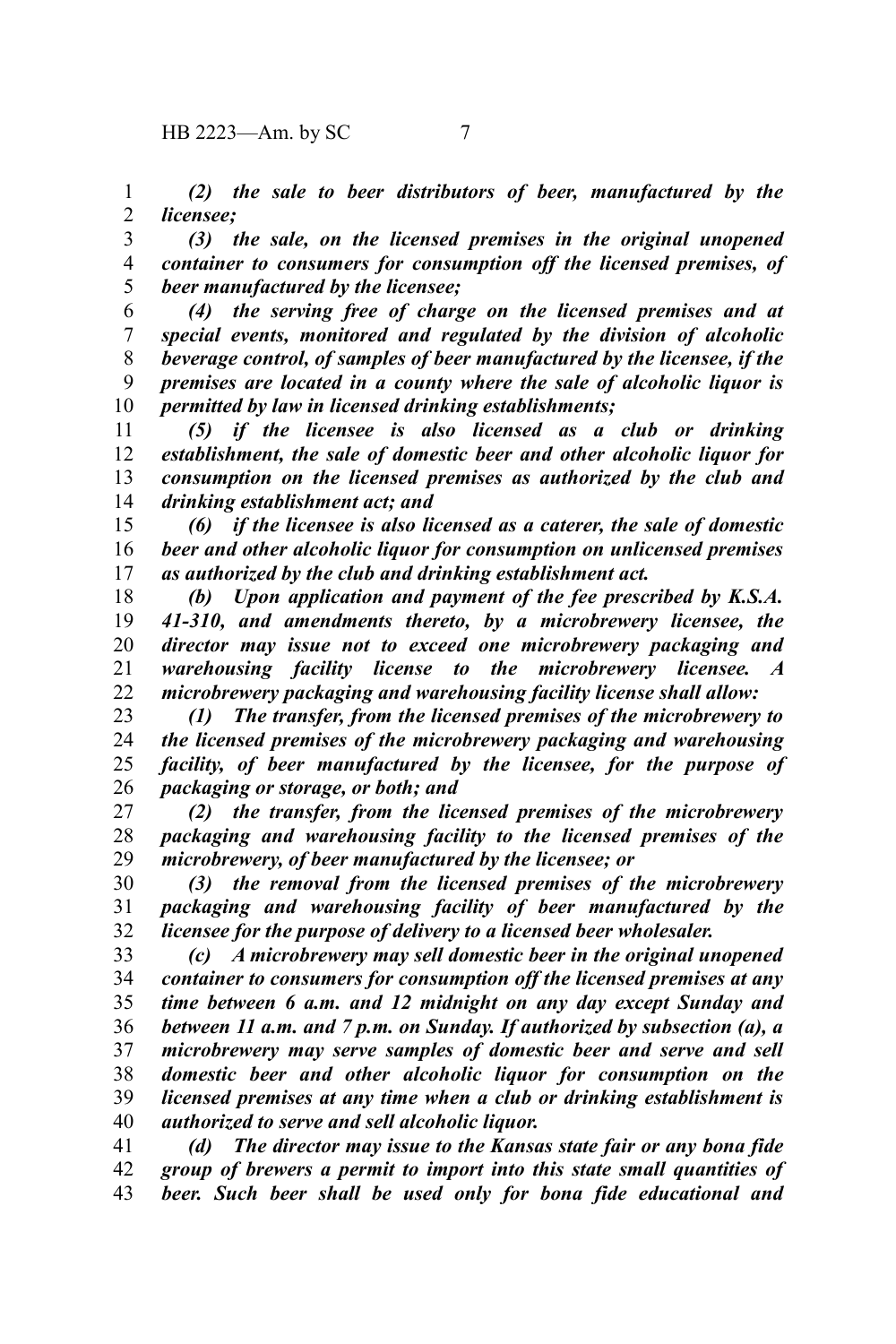*scientific tasting programs and shall not be resold. Such beer shall not* 1

*be subject to the tax imposed by K.S.A. 41-501, and amendments thereto. The permit shall identify specifically the brand and type of beer to be imported, the quantity to be imported, the tasting programs for which the beer is to be used and the times and locations of such programs. The secretary shall adopt rules and regulations governing the importation of beer pursuant to this subsection and the conduct of tasting programs for which such beer is imported.* 2 3 4 5 6 7 8

*(e) A microbrewery license or microbrewery packaging and warehousing facility license shall apply only to the premises described in the application and in the license issued and only one location shall be described in the license.* 9 10 11 12

*(f) No microbrewery shall:*

13

*(1) Employ any person under the age of 18 years in connection with the manufacture, sale or serving of any alcoholic liquor;* 14 15

*(2) permit any employee of the licensee who is under the age of 21 years to work on the licensed premises at any time when not under the on-premises supervision of either the licensee or an employee of the licensee who is 21 years of age or over;* 16 17 18 19

*(3) employ any person under 21 years of age in connection with mixing or dispensing alcoholic liquor; or* 20 21

*(4) employ any person in connection with the manufacture or sale of alcoholic liquor if the person has been convicted of a felony.* 22 23

*(g) Whenever a microbrewery licensee is convicted of a violation of the Kansas liquor control act, the director may revoke the licensee's license and all fees paid for the license in accordance with the Kansas administrative procedure act.* 24 25 26 27

*Sec. 3. K.S.A. 2013 Supp. 41-308d is hereby amended to read as follows: 41-308d. (a) Notwithstanding any other provisions of the Kansas liquor control act to the contrary, any person or entity who is licensed to sell alcoholic liquor in the original package at retail may conduct wine, beer and distilled spirit tastings on the licensed premises, or adjacent premises, monitored and regulated by the division of alcoholic beverage control, as follows:* 28 29 30 31 32 33 34

*(1) Wine, beer and spirits for the tastings shall come from the inventory of the licensee. Except as provided by paragraph (2), a person other than the licensee or the licensee's agent or employee may not dispense or participate in the dispensing of alcoholic beverages under this section.*  35 36 37 38 39

*(2) The holder of a supplier's permit or Kansas farm winery license or such permit holder's or licensee's agent or employee may participate in and conduct product tastings of alcoholic beverages at a retail licensee's premises, or adjacent premises, monitored and regulated by* 40 41 42 43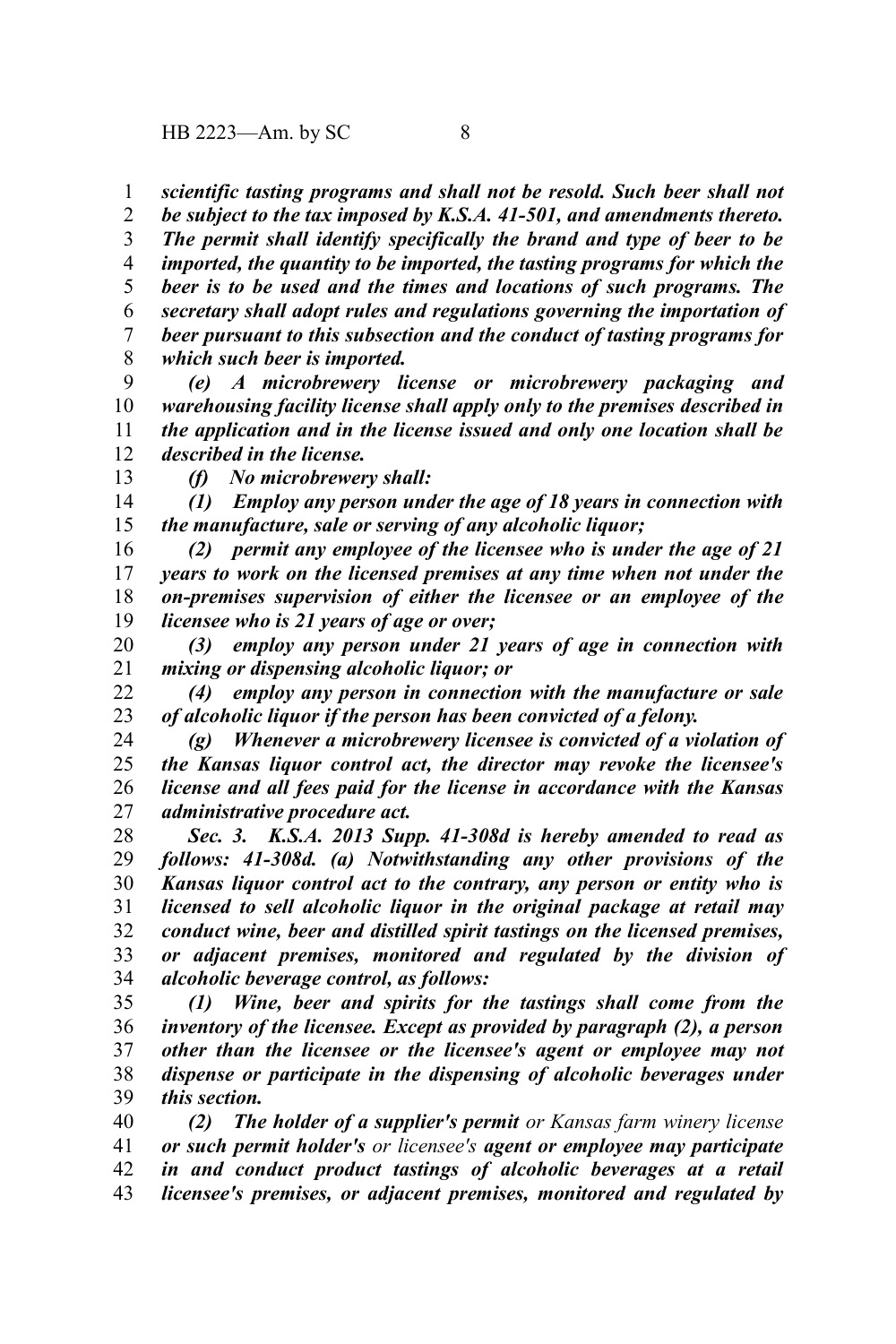11

*the division of alcoholic beverage control, and may open, touch, or pour* 1

*alcoholic beverages, make a presentation, or answer questions at the tasting. Any alcoholic beverage tasted under this subsection must be purchased from the retailer on whose premises the tasting is held. The retailer may not require the purchase of more alcoholic beverages than are necessary for the tasting. This section does not authorize the supplier, farm winery licensee* or its the supplier's or licensee's **agent to** *withdraw or purchase an alcoholic beverage from the holder of a distributor's permit or provide an alcoholic beverage for tasting on a retailer's premises that is not purchased from the retailer.* 2 3 4 5 6 7 8 9 10

*(3) No charge of any sort may be made for a sample serving.* 

*(4) A person may be served more than one sample. Samples may not be served to a minor. No samples may be removed from the licensed premises.* 12 13 14

*(5) The act of providing samples to consumers shall be exempt from the requirement of holding a Kansas food service dealer license from the department of agriculture under the provisions of chapter 65 of the Kansas Statutes Annotated, and amendments thereto.* 15 16 17 18

*(b) Nothing in this section shall be construed to permit the licensee to sell wine, malt beverages or distilled spirits for on-premises consumption.* 19 20 21

*(c) The provisions of this section shall take effect and be in force from and after July 1, 2012.* 22 23

*(d) All rules and regulations adopted on and after July 1, 2012, and prior to July 1, 2013, to implement this section shall continue to be effective and shall be deemed to be duly adopted rules and regulations of the secretary until revised, amended, revoked or nullified pursuant to law.* 24 25 26 27 28

*(e) This section shall be a part of and supplemental to the Kansas liquor control act.* 29 30

*Sec. 4. K.S.A. 2013 Supp. 41-311 is hereby amended to read as follows: 41-311. (a) No license of any kind shall be issued pursuant to the liquor control act to a person:* 31 32 33

*(1) Who* has not been *is not a citizen of the United States* for at least 10 years, except that the spouse of a deceased retail licensee may receive and renew a retail license notwithstanding the provisions of this subsection  $(a)(1)$  if such spouse is otherwise qualified to hold a retail license and is a United States citizen or becomes a United States citizen within one year after the deceased licensee's death*;* 34 35 36 37 38 39

*(2) who has been convicted of a felony under the laws of this state, any other state or the United States;* 40 41

*(3) who has had a license revoked for cause under the provisions of* 42

*the liquor control act, the beer and cereal malt beverage keg registration* 43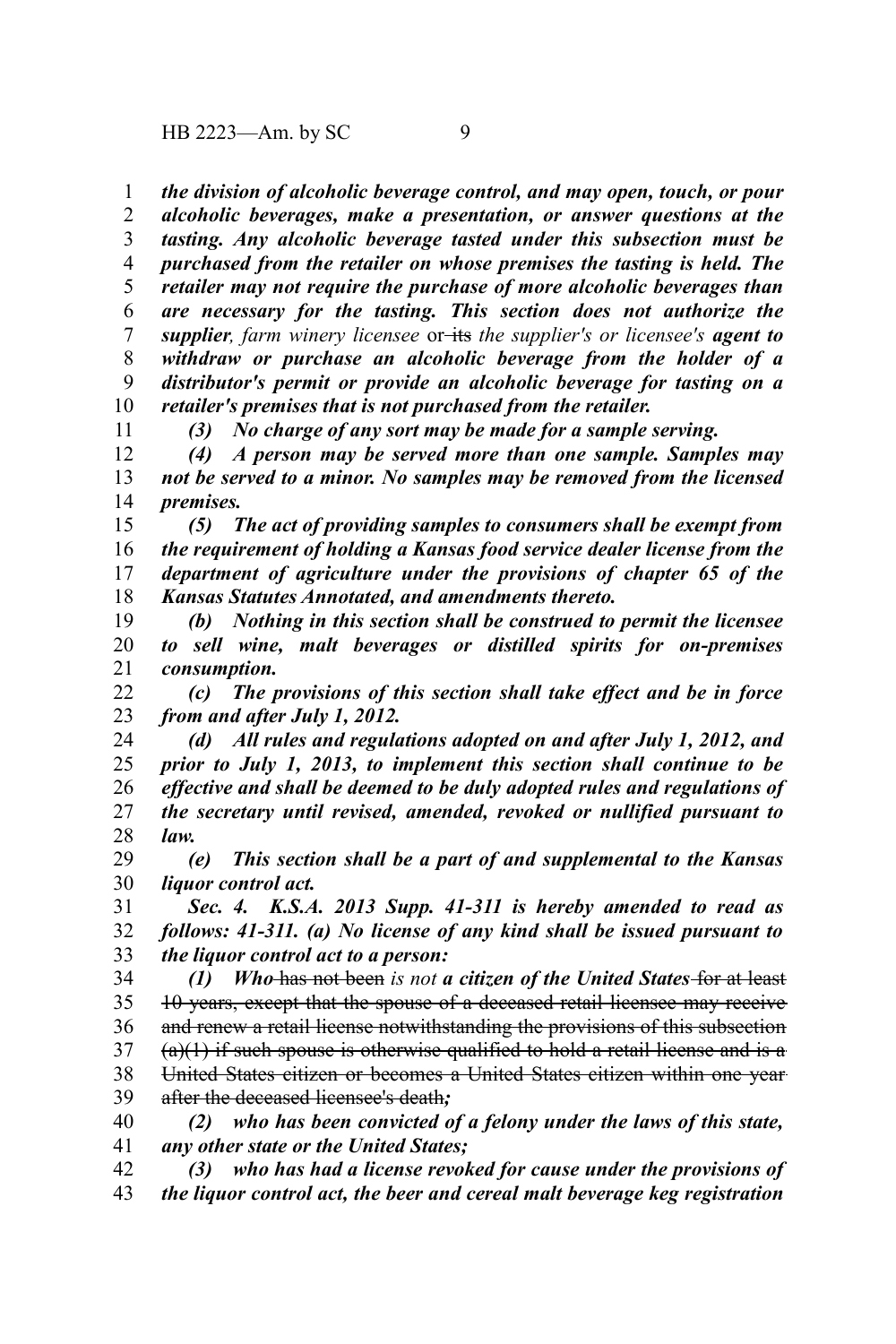*act or who has had any license issued under the cereal malt beverage* 1

*laws of any state revoked for cause except that a license may be issued to a person whose license was revoked for the conviction of a misdemeanor at any time after the lapse of 10 years following the date of the revocation;* 2 3 4 5

*(4) who has been convicted of being the keeper or is keeping any property, whether real or personal, where sexual relations are being sold or offered for sale by a person who is 18 years of age or older or has forfeited bond to appear in court to answer charges of being a keeper of any property, whether real or personal, where sexual relations are being sold or offered for sale by a person who is 18 years of age or older;* 6 7 8 9 10 11

*(5) who has been convicted of being a proprietor of a gambling house, pandering or any other crime opposed to decency and morality or has forfeited bond to appear in court to answer charges for any of those crimes;* 12 13 14 15

16

*(6) who is not at least 21 years of age;*

*(7) who, other than as a member of the governing body of a city or county, appoints or supervises any law enforcement officer, who is a law enforcement official or who is an employee of the director;* 17 18 19

*(8) who intends to carry on the business authorized by the license as agent of another;* 20 21

*(9) who at the time of application for renewal of any license issued under this act would not be eligible for the license upon a first application, except as provided by subsection (a)(12);* 22 23 24

*(10) who is the holder of a valid and existing license issued under article 27 of chapter 41 of the Kansas Statutes Annotated, and amendments thereto, unless the person agrees to and does surrender the license to the officer issuing the same upon the issuance to the person of a license under this act, except that a retailer licensed pursuant to K.S.A. 41-2702, and amendments thereto, shall be eligible to receive a retailer's license under the Kansas liquor control act;* 25 26 27 28 29 30 31

*(11) who does not own the premises for which a license is sought, or does not, at the time of application, have a written lease thereon;* 32 33

*(12) whose spouse would be ineligible to receive a license under this act for any reason other than citizenship, residence requirements or age, except that this subsection (a)(12) shall not apply in determining eligibility for a renewal license;* 34 35 36 37

*(13) whose spouse has been convicted of a felony or other crime which would disqualify a person from licensure under this section and such felony or other crime was committed during the time that the spouse held a license under this act; or* 38 39 40 41

*(14) who does not provide any data or information required by K.S.A. 2013 Supp. 41-311b, and amendments thereto.* 42 43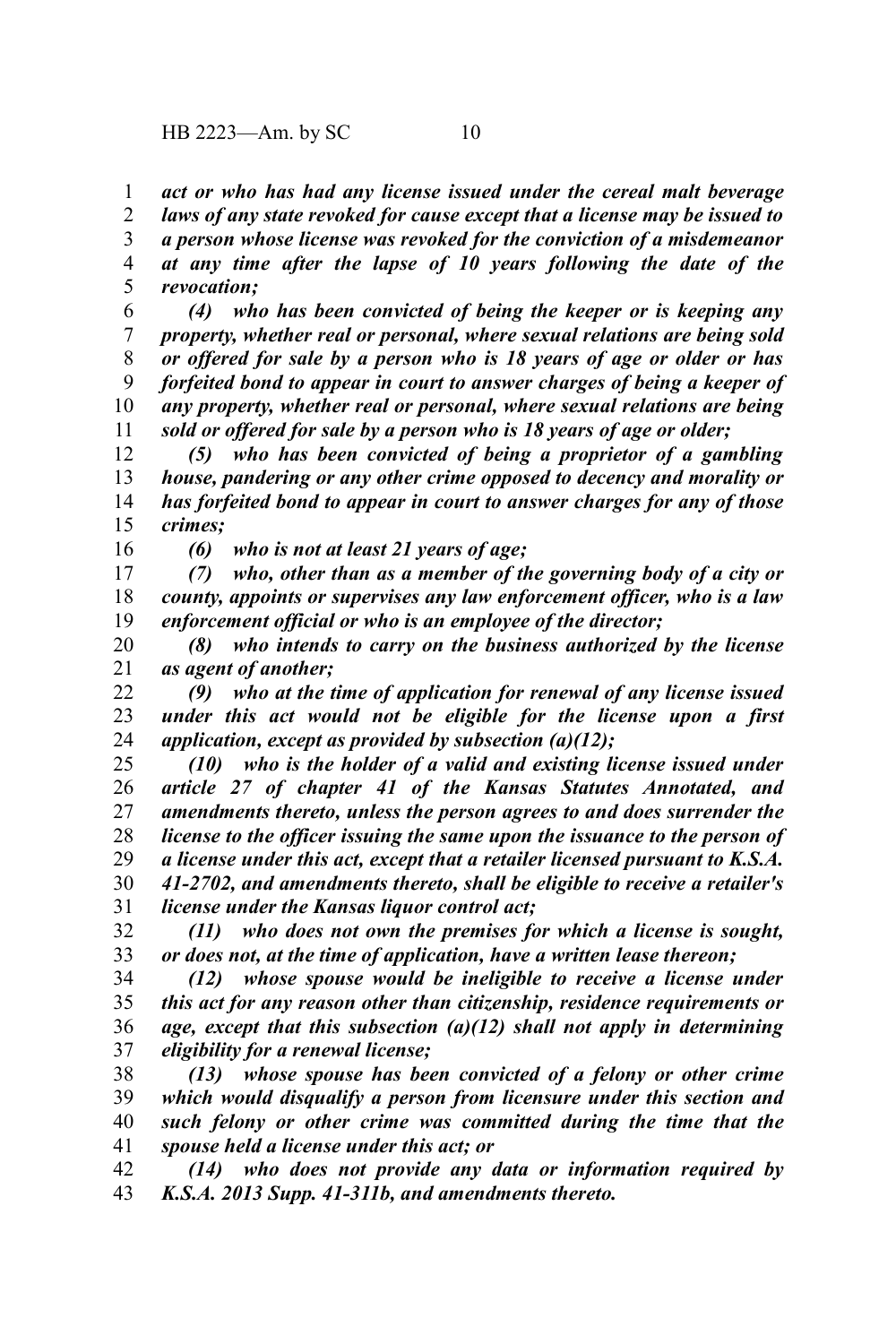*(b) No retailer's license shall be issued to:*

*(1) A person who is not a resident of this state;*

*(2) a person who has not been a resident of this state for at least four years immediately preceding the date of application;* 3 4

*(3) a person who has a beneficial interest in a manufacturer, distributor, farm winery or microbrewery licensed under this act, except that the spouse of an applicant for a retailer's license may own and hold a farm winery license, microbrewery license, or both, if the spouse does not hold a retailer's license issued under this act;* 5 6 7 8 9

*(4) a person who has a beneficial interest in any other retail establishment licensed under this act, except that the spouse of a licensee may own and hold a retailer's license for another retail establishment;* 10 11 12 13

*(5) a copartnership, unless all of the copartners are qualified to obtain a license;* 14 15

16

*(6) a corporation; or*

*(7) a trust, if any grantor, beneficiary or trustee would be ineligible to receive a license under this act for any reason, except that the provisions of subsection (a)(6) shall not apply in determining whether a beneficiary would be eligible for a license.* 17 18 19 20 21

*(c) No manufacturer's license shall be issued to:*

*(1) A corporation, if any officer or director thereof, or any stockholder owning in the aggregate more than 25% of the stock of the corporation would be ineligible to receive a manufacturer's license for any reason other than citizenship and residence requirements;* 22 23 24 25

*(2) a copartnership, unless all of the copartners shall have been residents of this state for at least five years immediately preceding the date of application and unless all the members of the copartnership would be eligible to receive a manufacturer's license under this act;* 26 27 28 29

*(3) a trust, if any grantor, beneficiary or trustee would be ineligible to receive a license under this act for any reason, except that the provisions of subsection (a)(6) shall not apply in determining whether a beneficiary would be eligible for a license;* 30 31 32 33 34

*(4) an individual who is not a resident of this state;*

*(5) an individual who has not been a resident of this state for at least five years immediately preceding the date of application; or* 35 36

*(6) a person who has a beneficial interest in a distributor, retailer, farm winery or microbrewery licensed under this act, except as provided in K.S.A. 41-305, and amendments thereto.* 37 38 39

40

*(d) No distributor's license shall be issued to:*

*(1) A corporation, if any officer, director or stockholder of the corporation would be ineligible to receive a distributor's license for any reason. It shall be unlawful for any stockholder of a corporation* 41 42 43

1 2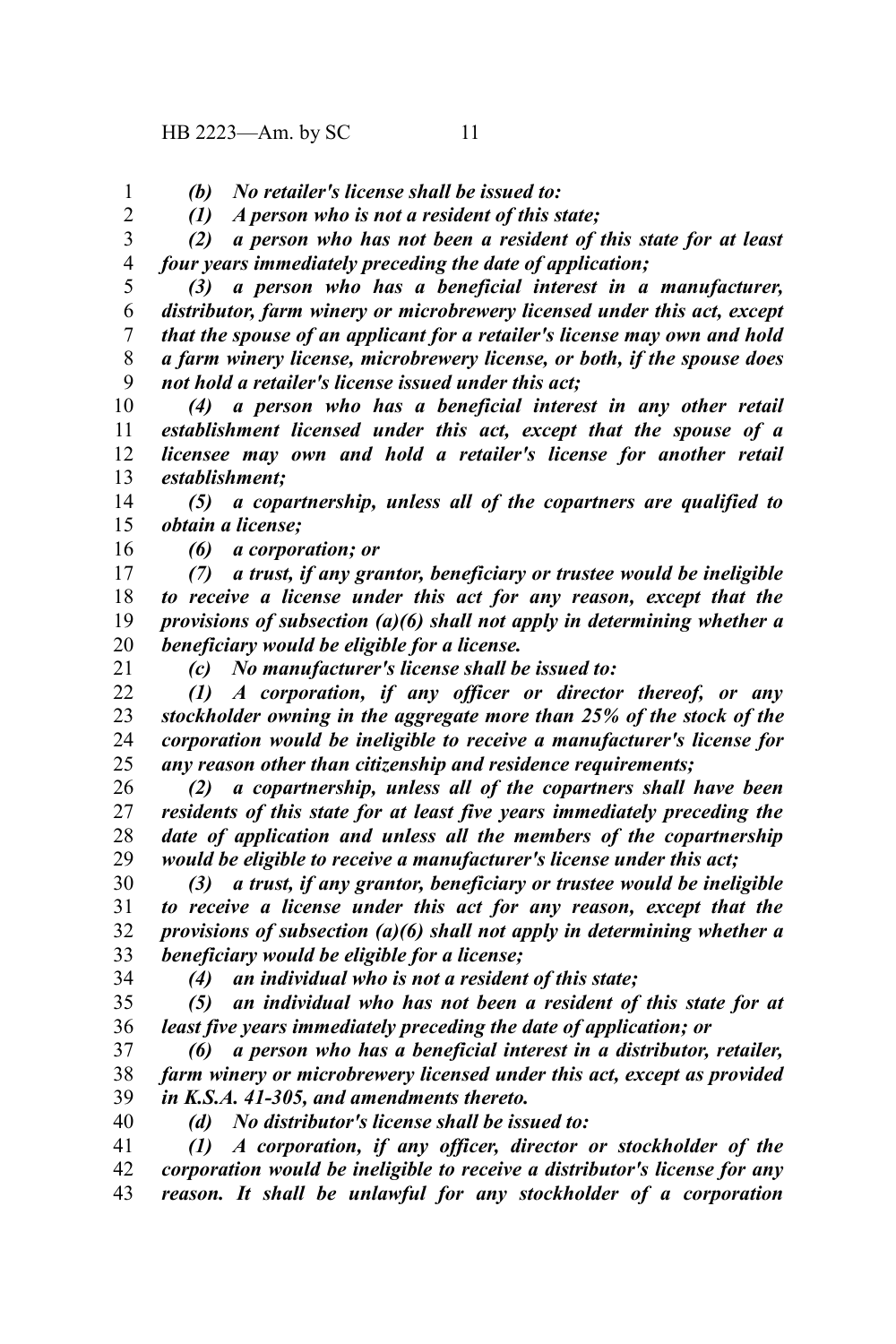*licensed as a distributor to transfer any stock in the corporation to any person who would be ineligible to receive a distributor's license for any reason, and any such transfer shall be null and void, except that: (A) If any stockholder owning stock in the corporation dies and an heir or devisee to whom stock of the corporation descends by descent and distribution or by will is ineligible to receive a distributor's license, the legal representatives of the deceased stockholder's estate and the ineligible heir or devisee shall have 14 months from the date of the death of the stockholder within which to sell the stock to a person eligible to receive a distributor's license, any such sale by a legal representative to be made in accordance with the provisions of the probate code; or (B) if the stock in any such corporation is the subject of any trust and any trustee or beneficiary of the trust who is 21 years of age or older is ineligible to receive a distributor's license, the trustee, within 14 months after the effective date of the trust, shall sell the stock to a person eligible to receive a distributor's license and hold and disburse the proceeds in accordance with the terms of the trust. If any legal representatives, heirs, devisees or trustees fail, refuse or neglect to sell any stock as required by this subsection, the stock shall revert to and become the property of the corporation, and the corporation shall pay to the legal representatives, heirs, devisees or trustees the book value of the stock. During the period of 14 months prescribed by this subsection, the corporation shall not be denied a distributor's license or have its distributor's license revoked if the corporation meets all of the other requirements necessary to have a distributor's license;* 1 2 3 4 5 6 7 8 9 10 11 12 13 14 15 16 17 18 19 20 21 22 23 24 25

*(2) a copartnership, unless all of the copartners are eligible to receive a distributor's license;* 26 27

*(3) a trust, if any grantor, beneficiary or trustee would be ineligible to receive a license under this act for any reason, except that the provisions of subsection (a)(6) shall not apply in determining whether a beneficiary would be eligible for a license; or* 28 29 30 31

*(4) a person who has a beneficial interest in a manufacturer, retailer, farm winery or microbrewery licensed under this act.* 32 33

*(e) No nonbeverage user's license shall be issued to a corporation, if any officer, manager or director of the corporation or any stockholder owning in the aggregate more than 25% of the stock of the corporation would be ineligible to receive a nonbeverage user's license for any reason other than citizenship and residence requirements.* 34 35 36 37 38

*(f) No microbrewery license, microdistillery license or farm winery license shall be issued to a:* 39 40

*(1) Person who is not a resident of this state;*

41

*(2) person who has not been a resident of this state for at least one year immediately preceding the date of application;* 42 43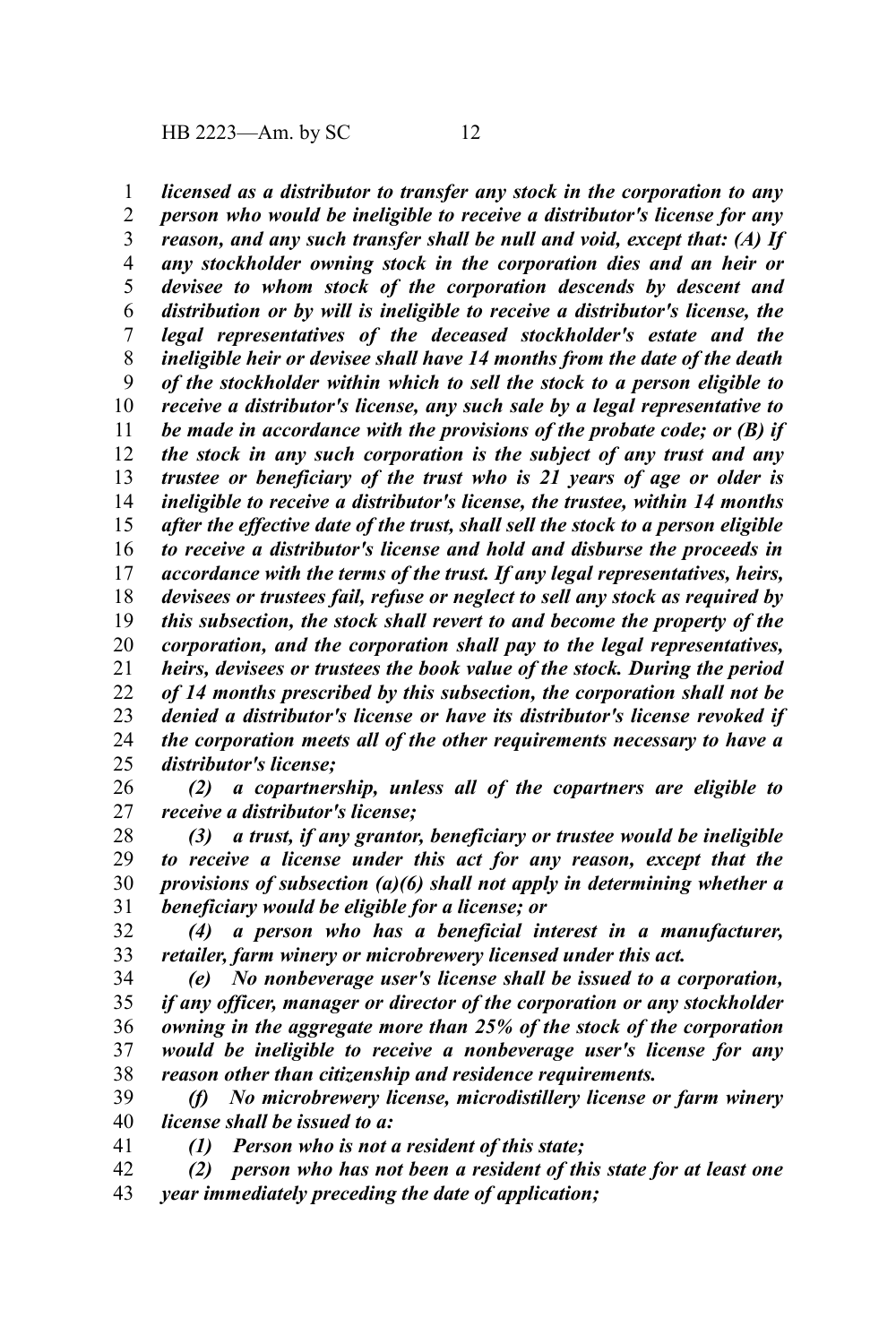*(3) person who has a beneficial interest in a manufacturer or distributor licensed under this act, except as provided in K.S.A. 41-305, and amendments thereto;* 1 2 3

*(4) person, copartnership or association which has a beneficial interest in any retailer licensed under this act or under K.S.A. 41-2702, and amendments thereto, except that the spouse of an applicant for a microbrewery or farm winery license may own and hold a retailer's license if the spouse does not hold a microbrewery or farm winery license issued under this act;* 4 5 6 7 8 9

*(5) copartnership, unless all of the copartners are qualified to obtain a license;* 10 11

*(6) corporation, unless stockholders owning in the aggregate 50% or more of the stock of the corporation would be eligible to receive such license and all other stockholders would be eligible to receive such license except for reason of citizenship or residency; or* 12 13 14 15

*(7) a trust, if any grantor, beneficiary or trustee would be ineligible to receive a license under this act for any reason, except that the provisions of subsection (a)(6) shall not apply in determining whether a beneficiary would be eligible for a license.* 16 17 18 19

*(g) The provisions of subsections (b)(1), (b)(2), (c)(3), (c)(4), (d)(3), (f)(1), (f)(2) and K.S.A. 2013 Supp. 41-311b, and amendments thereto, shall not apply in determining eligibility for the 10th, or a subsequent, consecutive renewal of a license if the applicant has appointed a citizen of the United States who is a resident of Kansas as the applicant's agent and filed with the director a duly authenticated copy of a duly executed power of attorney, authorizing the agent to accept service of process from the director and the courts of this state and to exercise full authority, control and responsibility for the conduct of all business and transactions within the state relative to alcoholic liquor and the business licensed. The agent must be satisfactory to and approved by the director, except that the director shall not approve as an agent any person who:* 20 21 22 23 24 25 26 27 28 29 30 31

*(1) Has been convicted of a felony under the laws of this state, any other state or the United States;* 32 33

*(2) has had a license issued under the alcoholic liquor or cereal malt beverage laws of this or any other state revoked for cause, except that a person may be appointed as an agent if the person's license was revoked for the conviction of a misdemeanor and 10 years have lapsed since the date of the revocation;* 34 35 36 37 38

*(3) has been convicted of being the keeper or is keeping any property, whether real or personal, where sexual relations are being sold or offered for sale by a person who is 18 years of age or older or has forfeited bond to appear in court to answer charges of being a keeper of any property, whether real or personal, where sexual relations are being* 39 40 41 42 43